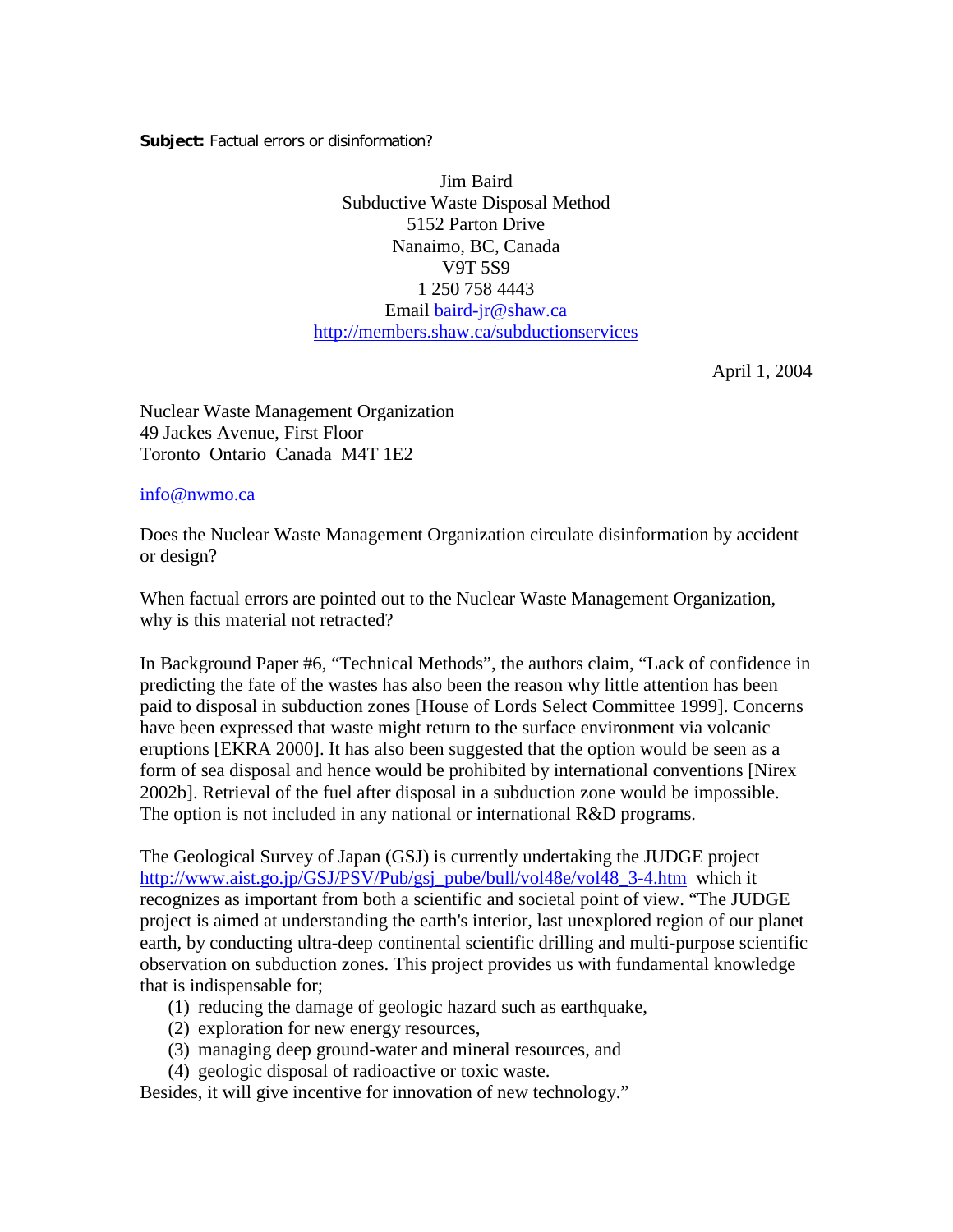Professor Josheph Coates, a former analyst for the National Science Foundation and the U.S. Congressional Office of Technology Assessment, in his book, "2025: Scenarios of U.S. and Global Society Reshaped by Science and Technology" [http://josephcoates.com/pdf\\_files/2025/2025\\_Ch\\_7.pdf](http://josephcoates.com/pdf_files/2025/2025_Ch_7.pdf) states, "In three years, the United States, Korea, and Japan will perform the first experiments to dispose of nuclear waste by embedding it in glass marbles and injecting it into the subduction zones between the geological plates, which would then carry the wastes below the crust of the Earth." He concludes his chapter on [Working Toward a Sustainable World, b](http://josephcoates.com/pdf_files/2025/2025_Ch_7.pdf)y stating "Success – with the subduction zone experiments – would essentially solve the nuclear waste disposal problem."

The suggestion that the Subductive Waste Disposal Method is prohibited by international convention is a canard. In 1993, the Contracting Parties to the London Convention, the United Nations treaty that regulates the dumping of wastes at sea, banned the dumping of all radioactive wastes from ships, aircraft, platforms and other man-made structures at sea. The status of sub-seabed disposal was ambiguous until 1996 when the Protocol to the Convention on the Prevention of Marine Pollution by Dumping of Wastes and Other Matter, (the Protocol) extended the definition of "dumping" to include "any deliberate disposal or storage of wastes or other matter in the sea-bed and the subsoil thereof." Definition, 7. of Article 1 of the Protocol states: "Sea" means all marine waters other than the internal waters of States, as well as the seabed and the subsoil thereof; it does not include sub-seabed repositories accessed only from land." As the embodiment of the Subductive Waste Disposal Method is a sub-seabed repository accessed from land it is perfectly legal.

Retrieval of the fuel after disposal in a subduction zone would be impossible but this is precisely what is required is this era of vast arrays of bomb-grade materials and highlevel waste laying poorly protect around the world waiting to be bought or stolen by some terrorist or rogue state. The recently released MIT interdisciplinary study on "The Future of Nuclear Energy" concluded, "The reprocessing system now used in Europe, Japan, and Russia that involves separation and recycling of plutonium presents unwarranted proliferation risks. We conclude that, over at least the next 50 years, the best choice to meet these challenges is the open, once-through fuel cycle. We judge that there are adequate uranium resources available at reasonable cost to support this choice under a global growth scenario."

Even the IAEA finally has come to this conclusion. [Mohamed ElBaradei r](http://www.world-nuclear.org/opinion/economist181003.htm)ecommended to the Fifty-Eighth Regular Session of the United Nations General Assembly limiting the processing and production of nuclear materials that can be used for bombs and placing facilities under international control." He added, "We should consider multinational approaches to the management and disposal of spent fuel and radioactive waste. More than 50 countries have spent fuel stored in temporary sites, awaiting reprocessing or disposal. Not all countries have the right geology to store waste underground and, for many countries with small nuclear programmes for electricity generation or for research, the costs of such a facility are prohibitive."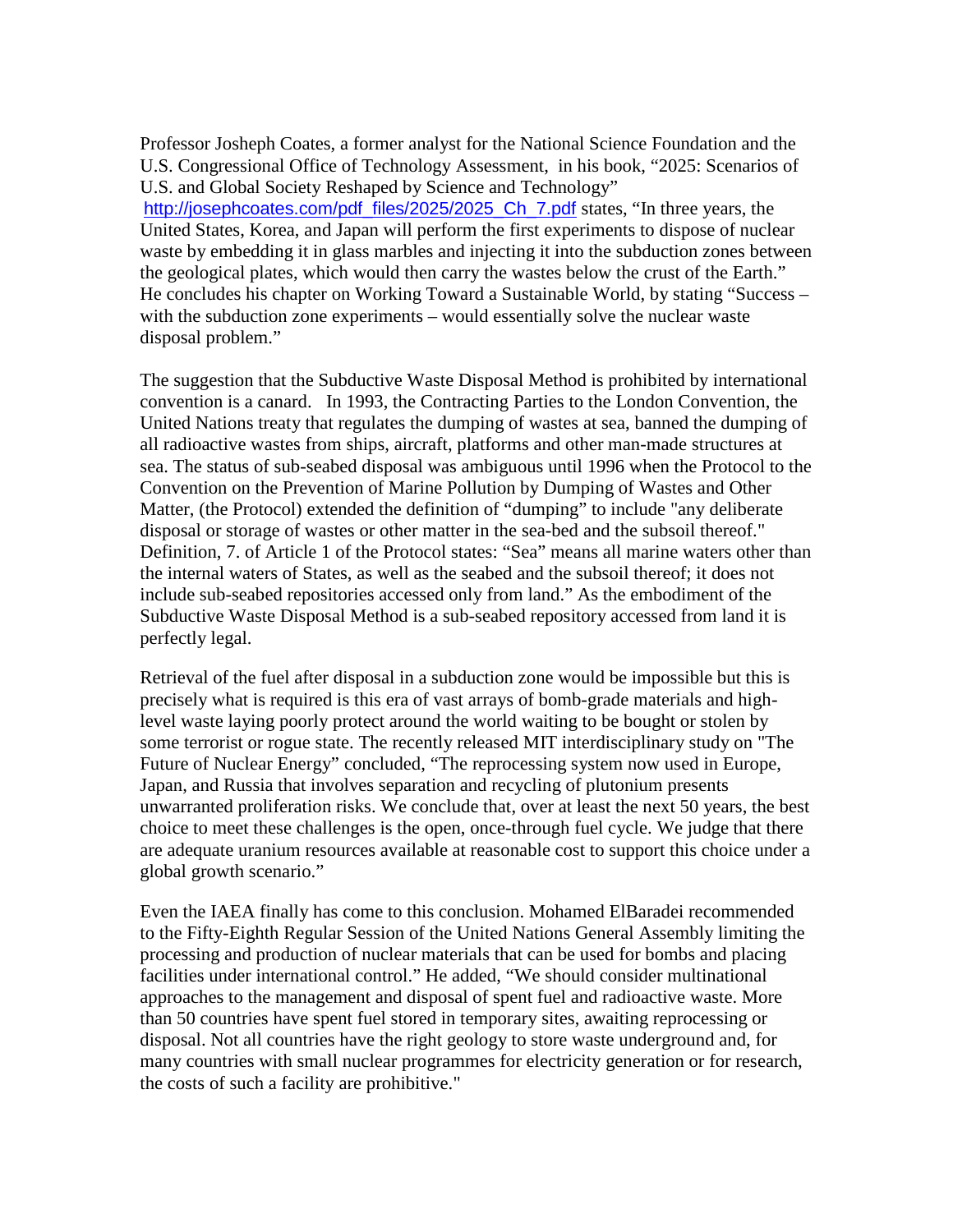As to the question of lack of confidence:

- K. R. Rao declares in the December 25, 2001 Current Science article, [Radioactive](http://216.239.33.104/search?q=cache:7lchwi-2gd4J:tejas.serc.iisc.ernet.in/currsci/dec252001/1534.pdf+Radioactive+waste:+The+problem+and+its+management&hl=en&ie=UTF-8)  [waste: The problem and its management](http://216.239.33.104/search?q=cache:7lchwi-2gd4J:tejas.serc.iisc.ernet.in/currsci/dec252001/1534.pdf+Radioactive+waste:+The+problem+and+its+management&hl=en&ie=UTF-8) the Subductive waste disposal method "is the state-of-the-art in nuclear waste disposal technology. It is the single viable means of disposing radioactive waste that ensures non return of the relegated material to the biosphere. At the same time, it affords inaccessibility to eliminated weapons material. The principle involved is the removal of the material from the biosphere faster than it can return. It is considered that 'the safest, the most sensible, the most economical, the most stable long-term, the most environmentally benign, the most utterly obvious places to get rid of nuclear waste, high-level waste or low-level waste is in the deep oceans that cover 70% of the planet".
- Dr. Burton Richter, Noble laureate in Physics, addressing the nuclear waste problem at the July 15, 1999, [World Experts Meeting on Accelerator](http://www.pnl.gov/atw/meetings/atwdinner.html)  [Transmutation of Waste,](http://www.pnl.gov/atw/meetings/atwdinner.html) stated, "It can be done if it is done right and the public is correct in their concern that it be done so. If we would dump all this stuff in subduction zones in the ocean, or if we would bury it half a kilometer deep in the deep sediments of the ocean floor, no one would ever have to worry about it."
- James Lovelock whose Gaia theory inspired the Green movement declared in an August 2001, ["Telegraph,"](http://www.telegraph.co.uk/connected/main.jhtml?xml=/connected/2001/08/16/ecfsci16.xml) article, We need nuclear power, says the man who inspired the Greens, "Nuclear is the only practical energy source that we could apply in time to offset the threat from accumulating greenhouse gases." In terms of the waste problem associated with nuclear, he stated, "There seems no sensible reason why nuclear waste should not be disposed of in the deep subducting regions of the ocean where tectonic forces draw all deposits down into the magma."
- The Ecoforum For Economics and the Environment has asserted "A solution to that problem -nuclear waste- is at hand. . . The solution is to use subduction zones, the areas where one continental plate has become pushed below another; here the encased waste would be taken slowly but surely into the depths of the earth where, eventually, it will become molten and blend into the liquid rock at the earth's core. If it ever reappears as surface rock that will be in millions of years' time, when its radiation will long have decayed and disappeared."
- Even Lord Oxburgh, the head the House of Lords Science Committee which was quoted above, wrote two years ago, "I too have been interested in the possible use of subduction zones for the disposal of waste. . . I rather regret that this possibility has not been explored further."

As to concerns that waste might return to the surface environment via volcanic eruptions, Professor Frank W. Dickson, a research professor at the University of Nevada, has recently stated, "The deduction that materials could be sent downward to depths over times sufficient for decay before returning is ingenious. Much engineering and research is needed before it's given a try, but it looks like the only alternative left to us."